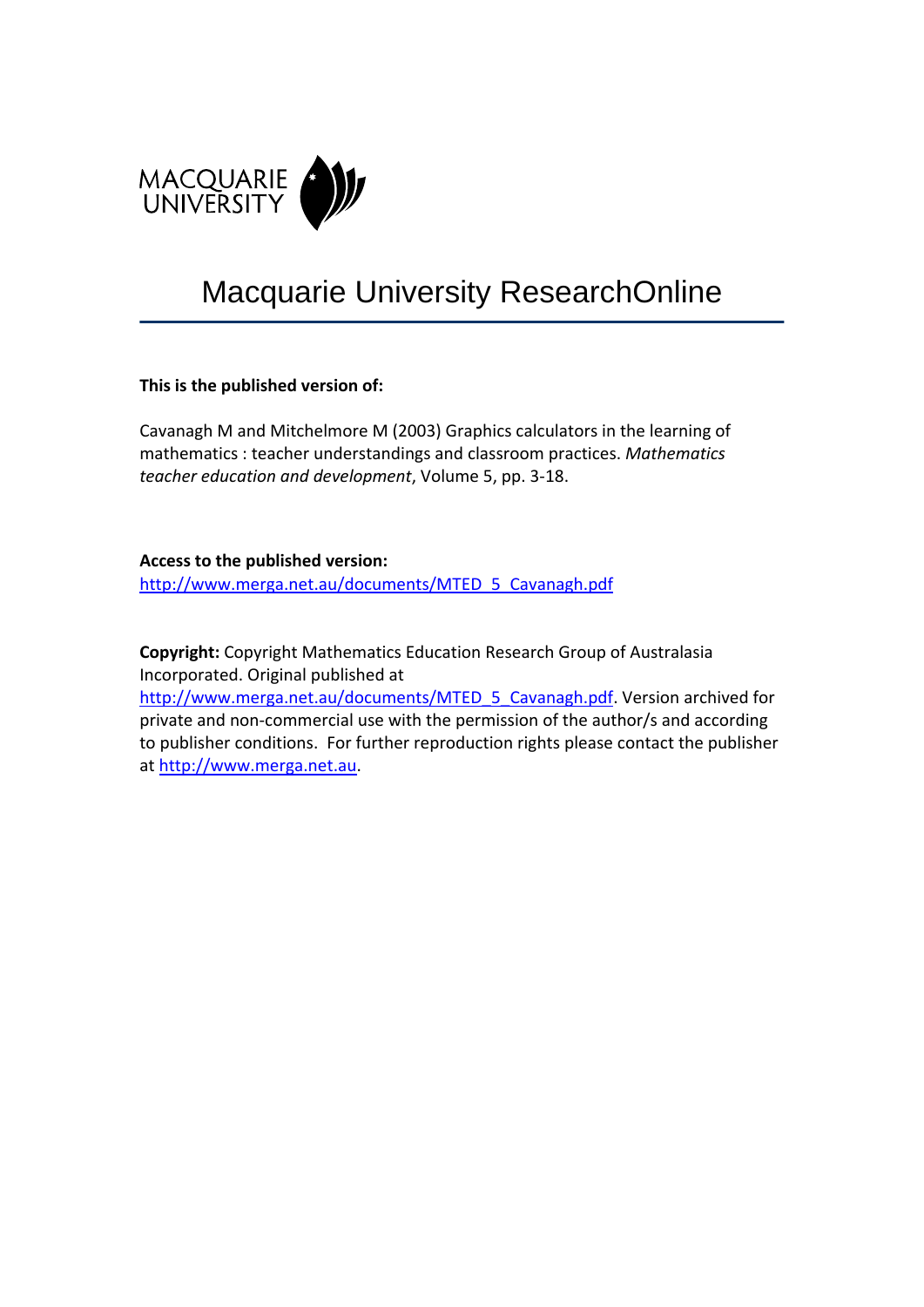# Graphics Calculators in the Learning of Mathematics: Teacher Understandings and Classroom Practices

### Michael Cavanagh

Queenwood School, Sydney

# Michael Mitchelmore Macquarie University, Sydney

In a two-day workshop, 12 teachers who had not previously used graphics calculators not only learnt how to use a calculator but also completed calculator tasks designed to explore their misconceptions and then learnt about students' difficulties. Observation of lessons taught subsequently by 6 of the teachers, and interviews with 15 of their students, were used to investigate the effectiveness of the workshop in promoting appropriate use of technology in their mathematics classes. It was found that the teachers consistently drew their students' attention to limitations of the technology. Apparently as a result, their students showed considerably fewer misconceptions than students in a previous study who had been taught by teachers who had not undertaken such professional development. The few remaining student misconceptions could be traced to lingering uncertainties on the part of their teachers. Implications of the findings for mathematics teacher education are discussed.

Graphics calculators were first developed in the mid-1980s and since then their use in secondary mathematics classrooms has become widespread. However, most of the research on graphics calculators reported in the literature consists of studies comparing the test results of classes that were taught the same topics using either graphics calculators or a "traditional" approach (Penglase & Arnold, 1996). Only a few studies have attempted to document how use of the calculator helps or hinders student understanding, and we have found no research that specifically examines teachers' understanding of what graphics calculators can and cannot do.

The research described in this paper focuses on educating teachers in the use of graphics calculators in two aspects: (1) Understanding how to use a graphics calculator, including overcoming misconceptions arising from its technical limitations; and (2) learning how to use one effectively in the classroom.

#### Background

#### Misconceptions

An important topic in lower secondary school mathematics is the study of graphs of linear and quadratic functions. Students learn to predict the shape of a graph from its equation (straight lines and parabolas) and come to recognise the important features of such graphs (intercepts, the gradient of a line, and the vertex and line of symmetry of a parabola). When drawing these graphs by hand, examples need to be carefully chosen so that distractions are minimised. Examination of textbooks shows that scales are almost always equal, and most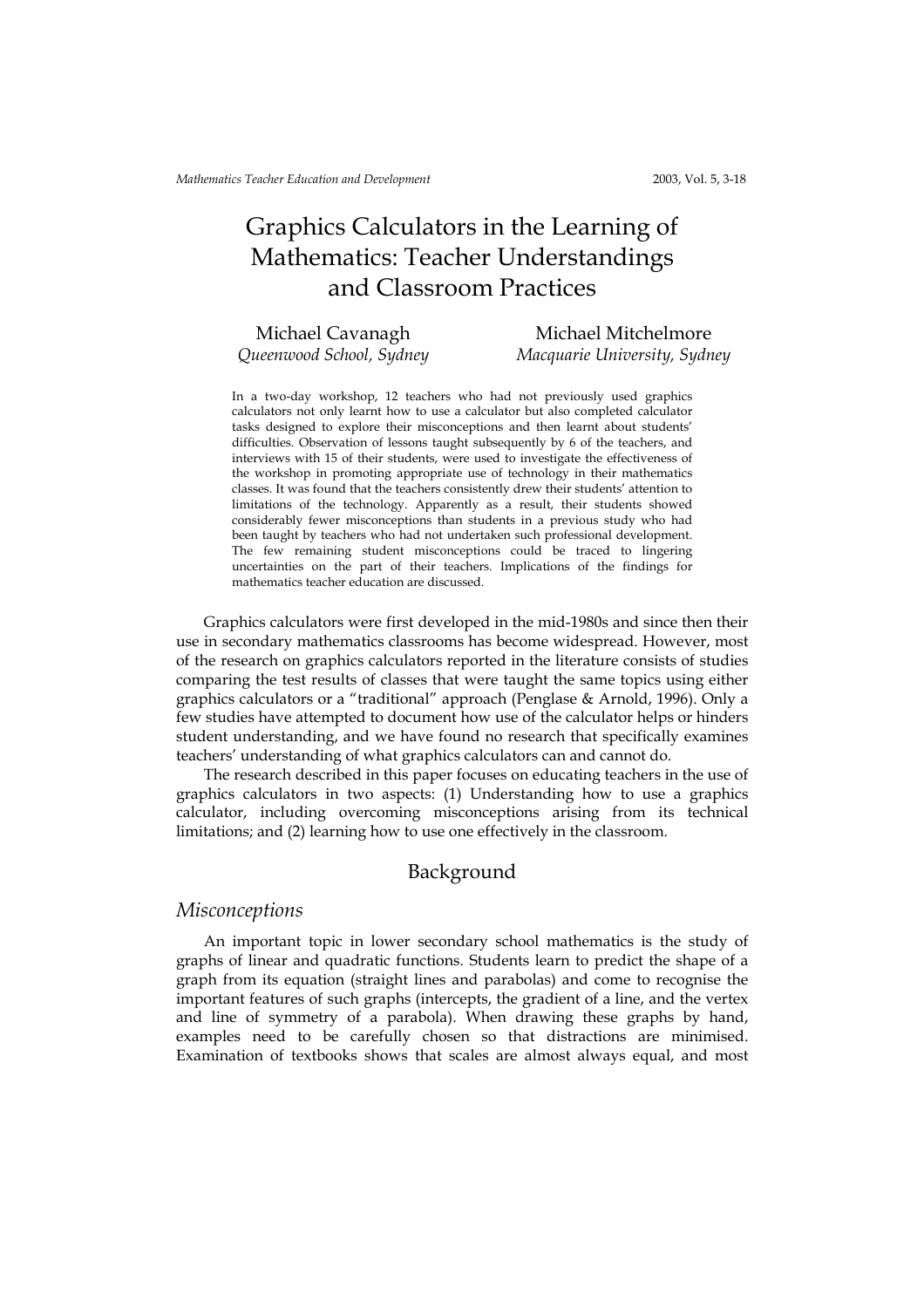functions have the main features of their graph close to the origin. In addition, the coordinates of critical points are usually integers or simple fractions.

However, the use of a graphics calculator forces students and teachers to confront issues such as unequal scales, partial views, and irrational coordinates. Although the graphics calculator can produce a graph quickly, the individual points are not usually shown and the coordinate axes are not labelled. Thus, there is a real danger that the process of graphing might appear somewhat arbitrary or even magical and that fundamental misconceptions might arise.

Following up on suggestions in several previous studies (Goldenberg, 1988; Mueller & Forster, 1999; Williams, 1993), we recently investigated student misconceptions in detail (Mitchelmore & Cavanagh, 2000). In a series of three clinical interviews, 25 high-achieving Year 10 and 11 students (13 females and 12 males) completed tasks based on linear and quadratic functions that were designed to create situations of cognitive conflict by directly exposing some of the calculator's technological limitations. The interviewer asked the students to explain their thinking as they used the graphics calculator and to interpret its output. Our study confirmed that many student errors in operating a graphics calculator were due to an inadequate understanding of some fundamental mathematical ideas—including scale, accuracy and approximation, and the link between different representations of functions. In particular, students had difficulty interpreting unequal scales and their effects on graphs, interpreting the decimal coordinates displayed when tracing a graph, and recognising when the view window did not display a representative graph of a function. Students also showed a limited understanding of the zoom operation of the calculator and the process used to assign coordinate values to the pixels.

#### The Teacher's Perspective

The introduction of graphics calculators can provide an impetus for changes in teaching practice, and a small number of studies have investigated whether certain mathematics teaching styles are more compatible with graphics calculator usage than others (Army, 1992; Goos, Galbraith, Renshaw, & Geiger, 2000; Jost, 1992; Rich, 1993). These studies show that "approaches to teaching and learning which emphasise problem solving and exploration, and within which students actively construct and negotiate meaning for the mathematics they encounter, find in this new technology a natural and mathematically powerful partner" (Penglase & Arnold, 1996, p. 85).

Teachers have an important role to play in minimising the impact of student misconceptions (Dick, 1992). In a qualitative case study, Doerr and Zangor (1999) found that the teacher's awareness of the limitations of the technology and her willingness to deal directly with these limitations in classroom instruction were critical factors in teaching students how to apply graphics calculators successfully to their work on graphs of functions. Classroom interactions were characterised by a requirement that students justify the output of the calculator by linking it to the other mathematical concepts they had learned; also, non-calculator strategies were used when appropriate. The students became more sceptical of the calculator's output and learned to check the answers it provided by other means. Drijvers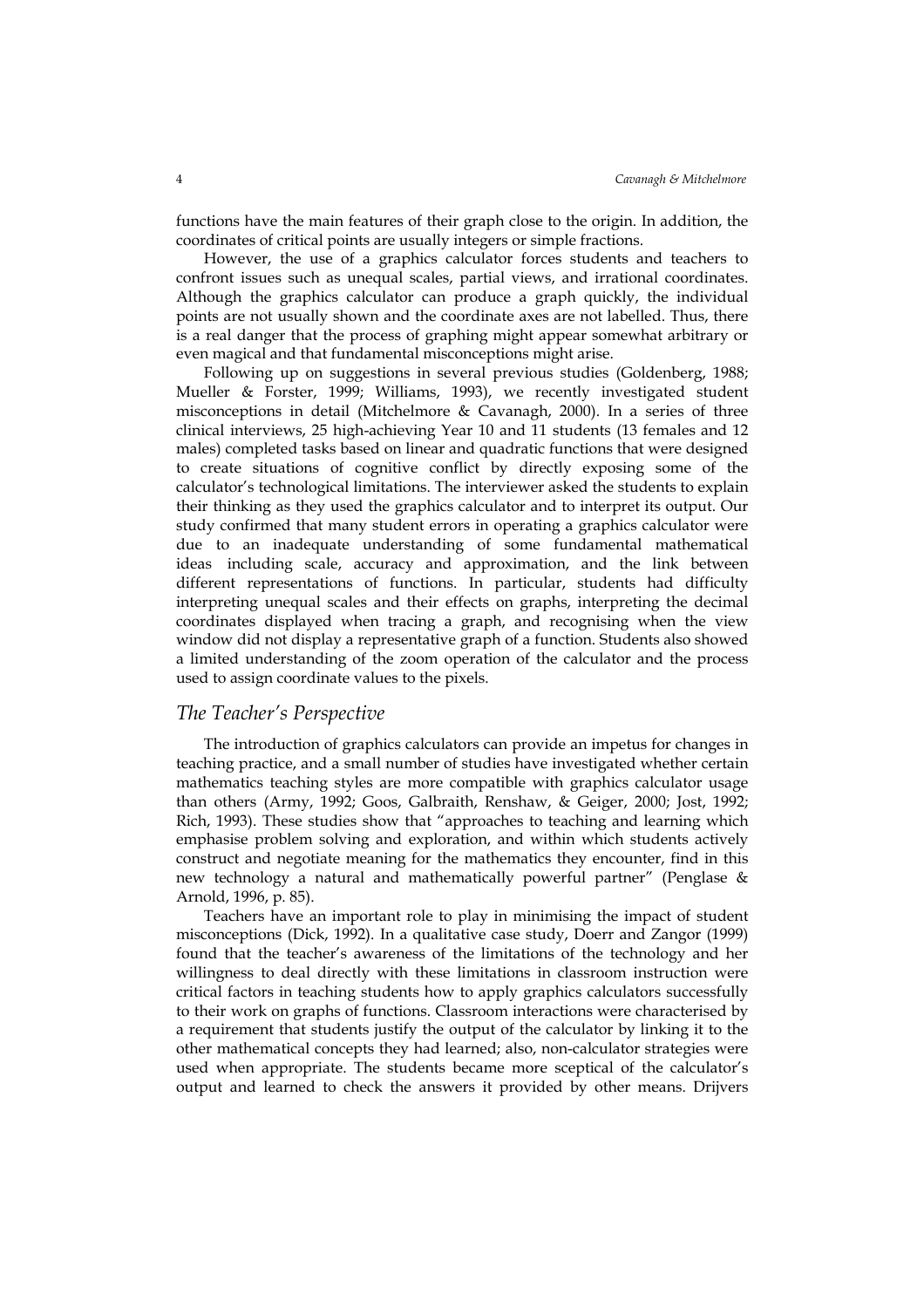(2000) came to a similar conclusion in respect of the use of computer algebra systems on a graphics calculator.

However, teachers themselves require education before they can take full advantage of the new opportunities that graphics calculators offer. The traditional approach to professional development in the use of graphics calculators is to instruct teachers in the basic operations of the graphics calculator and provide ready-to-use worksheets and resources for classroom instruction. However, Waits and Demana (2000) argue that this approach is limited and ineffective because it fails to consider many of the broader pedagogical issues associated with the introduction of the technology. In particular, it tends to avoid the technological limitations of graphics calculators and the possibility that teachers themselves might suffer from some of the same misconceptions found in students.

An alternative model for teachers' professional development is that of Cognitively Guided Instruction (CGI). In the CGI model, teachers make instructional decisions based on their knowledge of the development of student's thinking (Carpenter & Fennema, 1992). CGI thus aims to promote the development of teachers' own knowledge of their subject matter while at the same time increasing teacher awareness of the way students learn it. An increasing number of studies have shown the effectiveness of the CGI approach. For example, Tirosh (2000) developed teacher education programs that included a strong focus on familiarising preservice teachers with common thinking processes used by students when operating on fractions. She concluded that informing the teachers about student errors and misconceptions was a significant factor in improving classroom instruction, and recommended that such information should form an essential part of teacher training in this area.

The present study aimed to investigate whether an exploratory professional development program based on the principles of CGI and emphasising student misconceptions about graphics calculators would prove effective in improving teachers' classroom practices and student learning. The professional development was delivered through a two-day teacher workshop and evaluated by three means:

- Observations of teachers during the workshop
- Observations of subsequent lessons in which teachers taught mathematics using a graphics calculator
- Interviews with their students to assess how well they could use the graphics calculator after those lessons

Our basic hypothesis was that informing teachers about the source and nature of students' calculator errors would assist the teachers in making better use of the technology in the classroom and that this, in turn, would lead to significant improvements in students' ability to use a graphics calculator and interpret its output.

## Method

Participants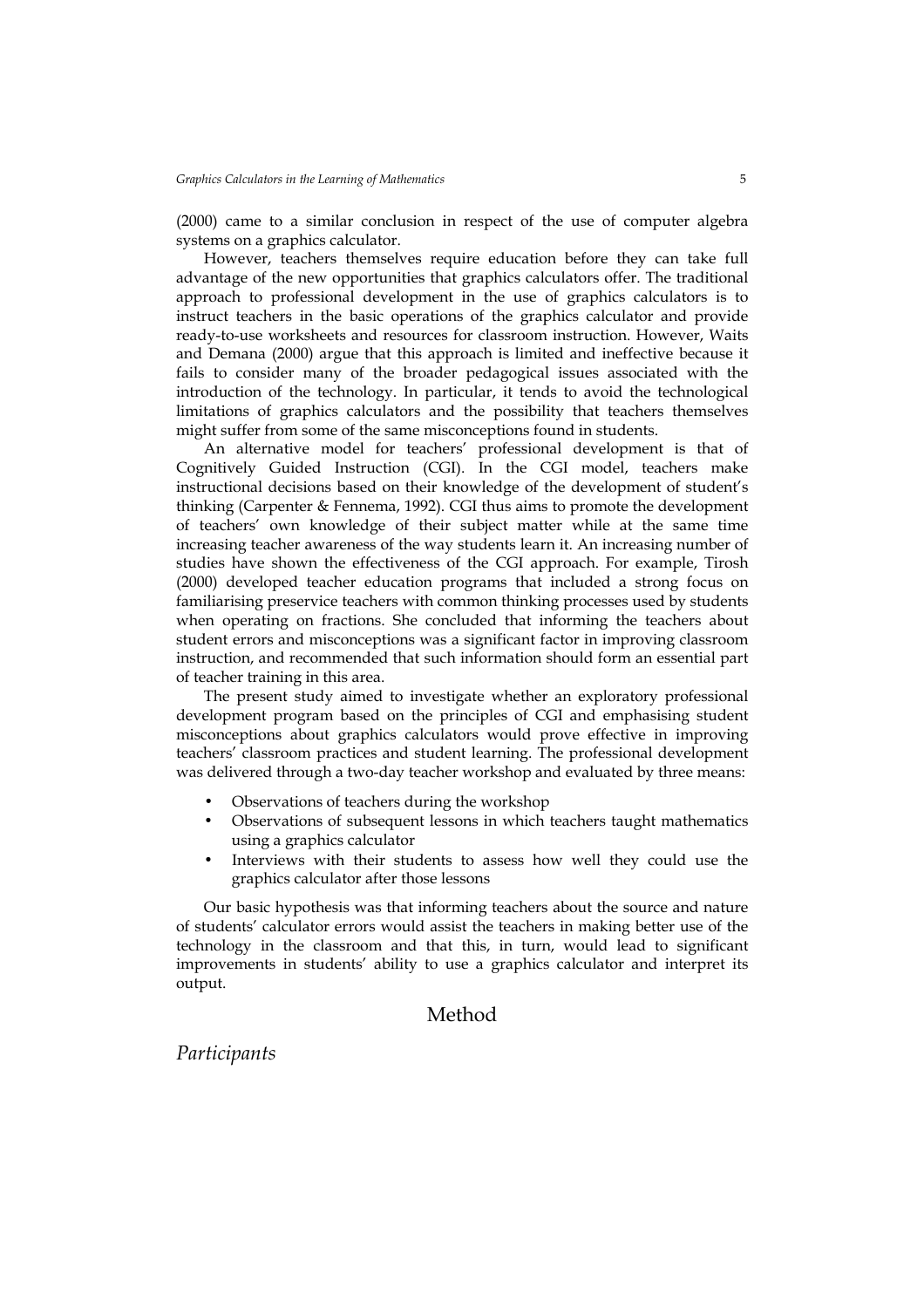Twelve mathematics teachers (two from each of six Sydney metropolitan high schools) volunteered to attend the workshop. Their teaching experience ranged from one to 29 years, with a median of 20 years. Three-quarters of the participants had taught secondary mathematics for over 15 years.

The participants' knowledge of graphics calculators was very limited. Six of the teachers had not even seen one before attending the workshop. The other six teachers had seen brief demonstrations at in-service courses, but only one had ever used a graphics calculator in the classroom and then only in two lessons. Apart from two teachers who had used ANUGraph, a computer graphing software package, the participants had no other experience of using technology in the classroom. However, they all indicated that they were pleased to have an opportunity to increase their knowledge of graphics calculators and agreed to begin using them in their classrooms the following school term.

#### The Professional Development Workshop

The first author, a practising high school mathematics teacher, designed the materials and led each of the workshop sessions over two consecutive days. The underlying principles guiding the development of the workshop presentations and activities were to inform teachers about students' cognitive processes and misconceptions as they interpreted the graphs shown on a graphics calculator screen, and to provide the participants with an opportunity to learn about effective graphics calculator instruction techniques.

On the first morning of the workshop, the participants learnt how to use the Casio fx-7400G graphics calculator. Particular emphasis was given to the basic keystrokes required to display graphs and investigate them by tracing, scrolling the view window, zooming, and re-setting the window parameters.

In the afternoon session, the teachers, working in groups of four, attempted seven graphing tasks designed to confront some of the technical limitations of the machine. These graphing tasks, shown in Figure 1, were similar to those used in the student interviews in the previous study (Mitchelmore & Cavanagh, 2000) but were pitched at a higher level of mathematical sophistication. Tasks 2 and 3 were adapted from questions that appeared in the 1998 Calculus Tertiary Entrance Examination in Western Australia (Curriculum Council, 1998); Task 7 was taken from Day (1993); and the other tasks were specially constructed for this study.

In each task, the teachers displayed the graph in the initial window of the calculator and discussed whether or not the image was a reasonable representation of the function. (The initial window is a default window which, in the case of the Casio fx-7400G, has equally scaled coordinate axes marked at unit intervals. In addition, the x-value steps by 0.1 unit as one traces along the graph.) The workshop leader encouraged the participants to explain what they saw and to search for window parameters that would provide a satisfactory graph of the function.

On day two, the workshop leader first presented a session on common student errors and misconceptions and encouraged the teachers to consider how they might deal with them in their lessons. The teachers then worked in pairs (two teachers from the same school) to prepare a lesson incorporating significant use of graphics calculators for one of their classes. Each pair presented a brief summary of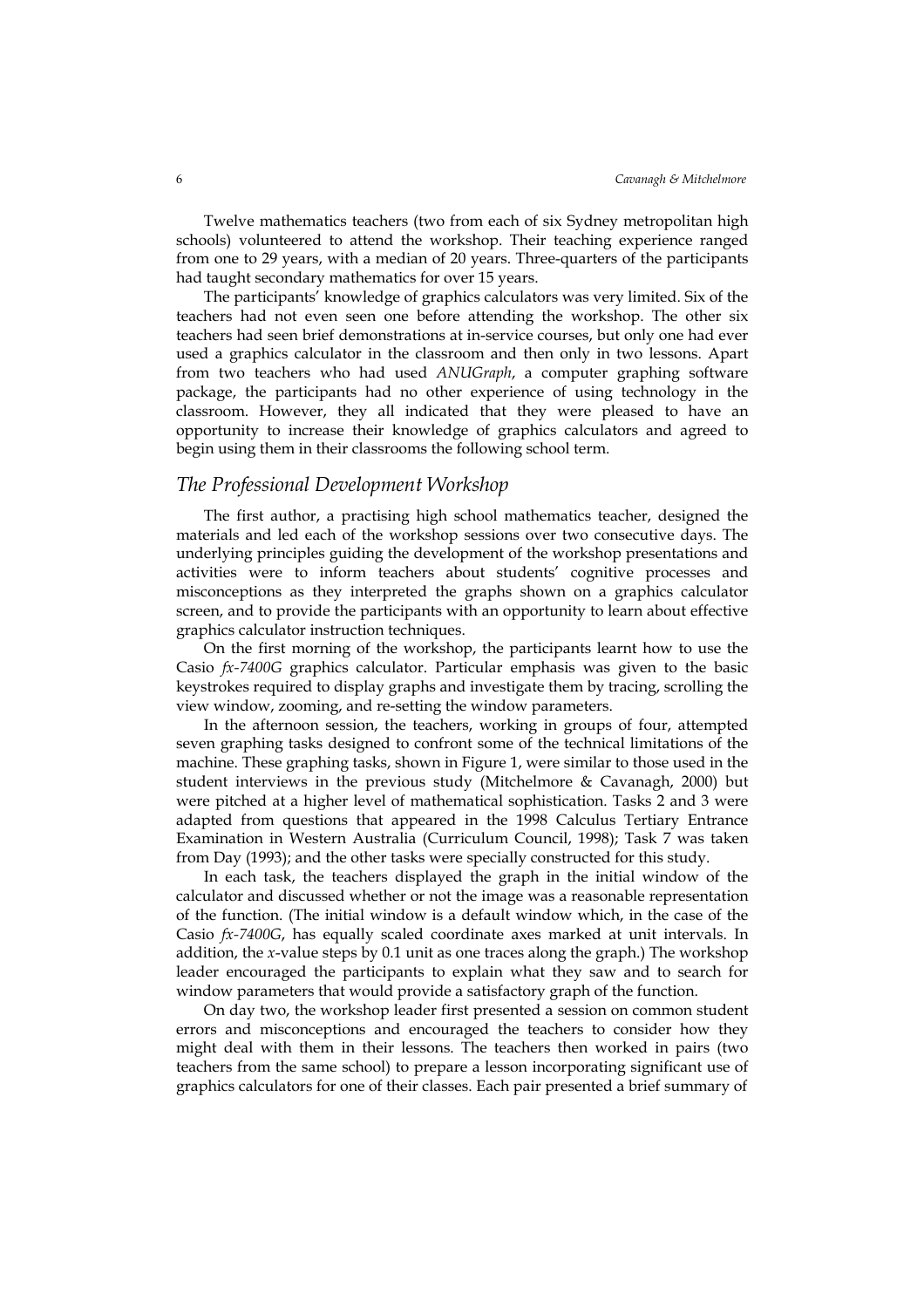

Figure 1. Teacher workshop graphing tasks and initial graphics calculator screens.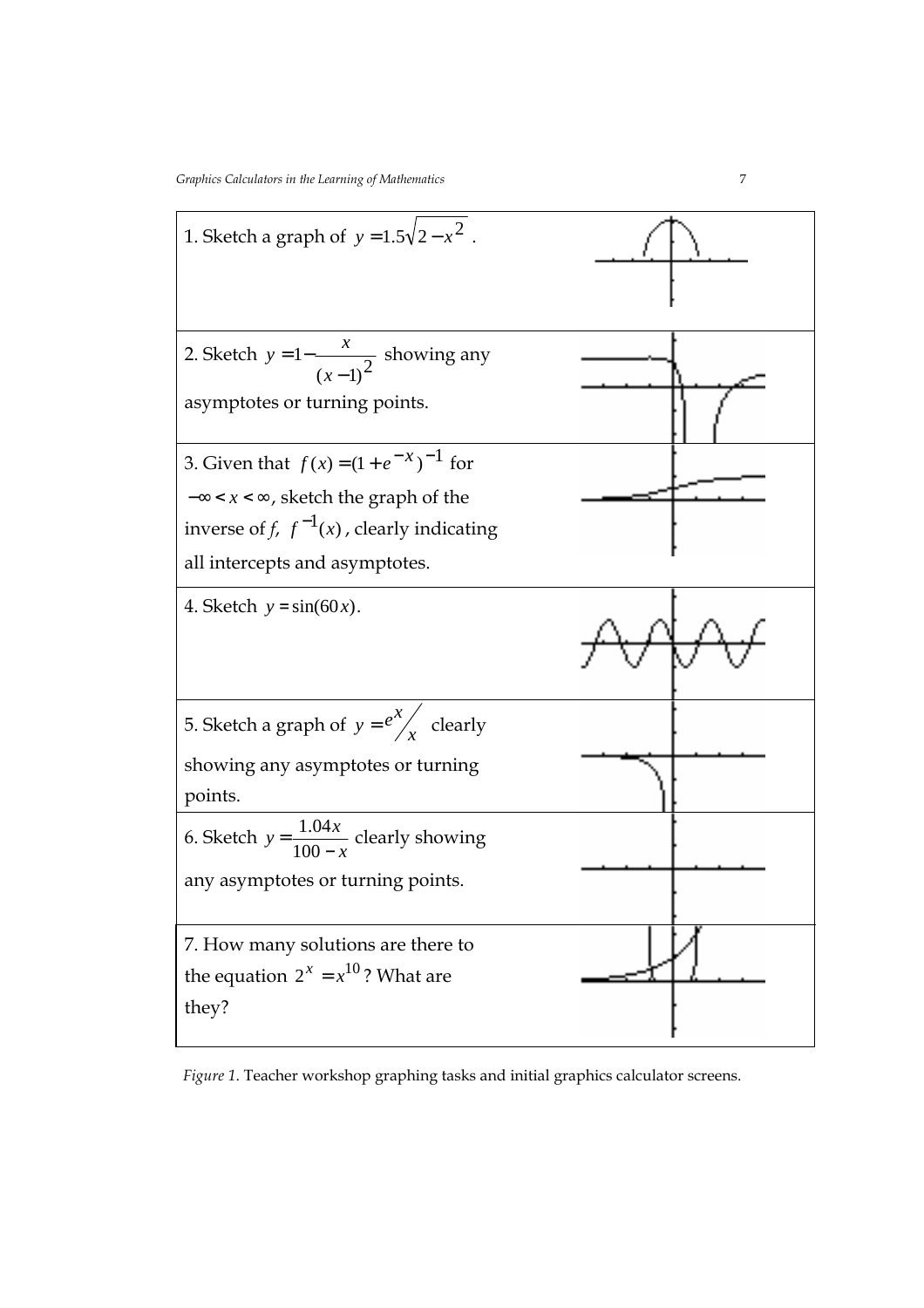their lesson to the group, and the researcher and the other teachers offered feedback and discussed points arising.

At the conclusion of the workshop, the teachers completed written evaluations of the sessions and materials. The session in which the teachers did the graphing exercises on their calculators, and the session in which they designed and presented their lesson plans, were videotaped and transcribed for detailed analysis.

#### The Graphics Calculator Lessons

Six teachers (two from each of three participating schools) were chosen to take part in the next stage of the present study. We sought schools that would provide a range of teacher familiarity with graphics calculators, and students of similar mathematical abilities to those interviewed in our earlier study (Mitchelmore & Cavanagh, 2000). The schools were selected on the basis of our observations of the teachers during the workshop and informal discussions with the participants about the nature of their schools and the students they taught. The first author observed the teachers as they taught graphics calculator lessons to either their Year 10 or 11 higher-achieving mathematics classes in the school term immediately following the workshop. Each teacher was observed in two or three 50-minute lessons, all of which were videotaped for later analysis. At the immediate conclusion of each lesson, or as soon as practicable afterwards, the first author discussed the lesson with the teacher for approximately 10 minutes. These brief interviews were also videotaped.

Fifteen lessons were observed in all, 14 of which were taught by individual teachers and one that was team-taught by the two workshop participants from one school. The majority of the lessons (9) concerned quadratic functions and parabolas; 2 lessons dealt with linear functions and straight-line graphs; 2 lessons covered the graphs of rational functions; and 2 lessons considered the graphs of polynomial functions of degree three or four. Worksheets used by the teachers in their lessons were collected.

#### Student Performance

Fifteen students (five from each of the three schools where teachers had been observed) were interviewed at the end of the teaching period. Thirteen students were in Year 10 (six females and seven males) and two were in Year 11 (one female and one male). All were volunteers who had been requested to participate by their class teachers. We used exactly the same tasks and procedures as in our previous study (Mitchelmore & Cavanagh, 2000).

#### Results

#### The Professional Development Workshop

Teacher misconceptions. All of the teachers exhibited one or more of the errors and misconceptions we had previously found in our student sample (Mitchelmore & Cavanagh, 2000). At various times, teachers entered functions into the calculator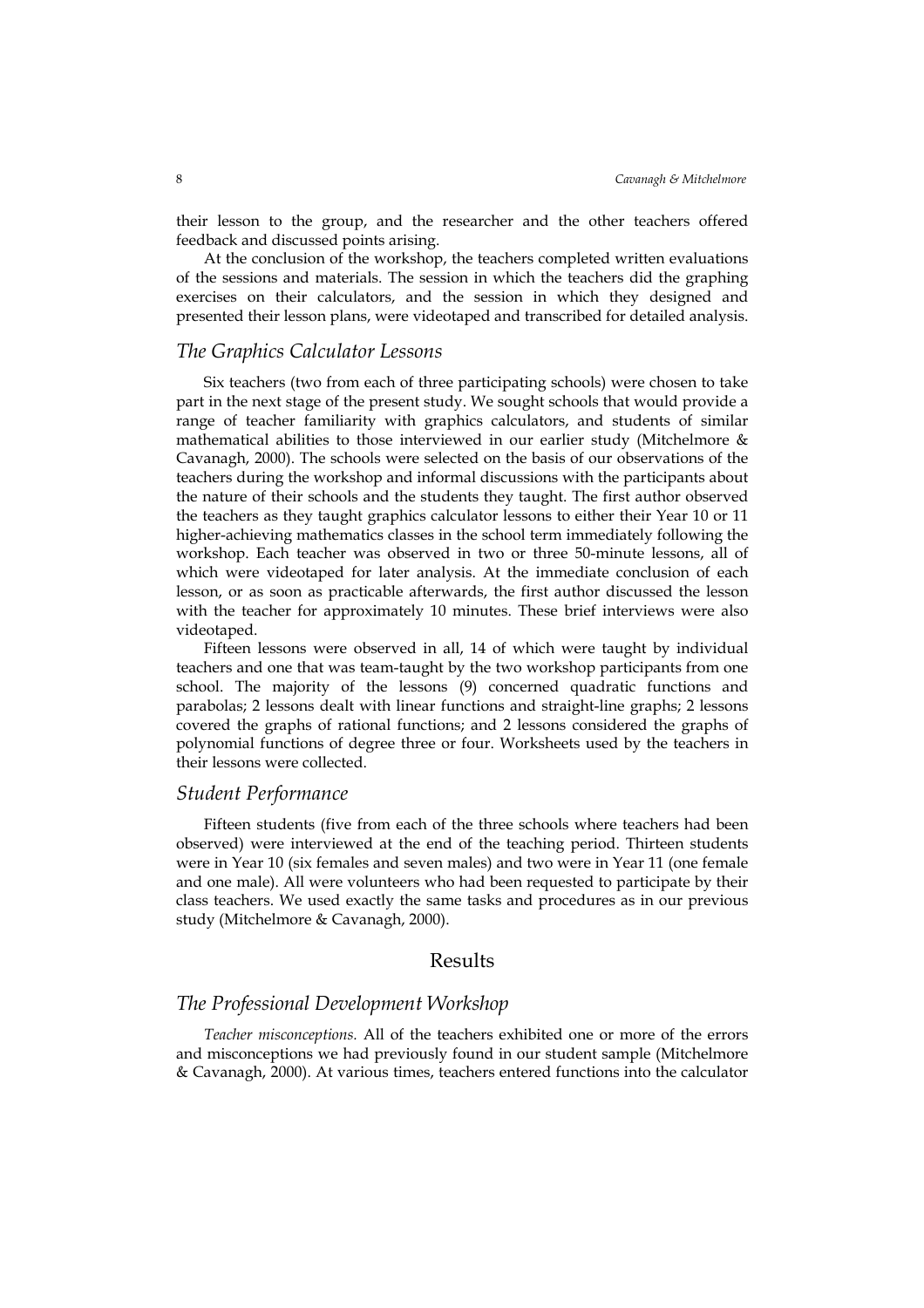incorrectly, failed to recognise incomplete graphs and partial views, could not distinguish between the pixels highlighting the coordinate axes from those used to represent a graph, and did not demonstrate a satisfactory understanding of the processes used by the graphics calculator to display pixels and assign coordinate values to them. The major difficulties on each task were as follows.

In Task 1, the teachers immediately noted that the graph of the half-ellipse did not touch the x-axis as it should, but they could not explain why. They recognised that the intercepts of the half-ellipse were at  $x = \pm \sqrt{2}$  and surmised that the irrational nature of the roots may be part of the problem, but no one was able to make any connection with the values assigned to the pixels.

In Tasks 2, 3 and 6 it was not uncommon for teachers to use parentheses incorrectly when entering the rational functions into the calculator. Some teachers had a similar problem in Task 1.

All of the teachers copied the initial graph of Task 4, until one teacher suddenly realised that the display was misleading. (The graph should slope upwards at the origin and have a period of  $\pi/30$  radians, not 2.2 or so at it appears to have.) Noone in the group could satisfactorily explain why this graph appeared as it did on the screen. Similarly, in Task 7 all of the teachers assumed that the initial screen showed the complete set of solutions to the equation. Tasks 4 and 7 revealed that many of the teachers had a tendency to accept graphs produced by the calculator without properly relating the images they saw to the symbolic representation of the functions.

In Task 5, all the teachers copied the graph directly from the screen, not recognising that the initial screen of the graphics calculator displayed an unrepresentative graph of the function. One teacher wanted to know why the graph appeared to stop abruptly at  $x = -2.2$  when it should clearly have been continuous as the values of x decreased. This teacher, like many others, had not realised that since the values of the function were so small the graph had been superimposed over the pixels that comprised the x-axis. Similar difficulties were experienced in Task 6.

A major source of the above difficulties appears to be the fact that the pixels on a graphics calculator screen can only approximate actual values. This problem also became apparent when teachers manually changed the parameters of the view window and noticed that the tick marks on an axis were sometimes irregularly spaced. So-called "connecting pixels" caused additional difficulties. In the default setting, individual pixels are highlighted to represent calculated points on a graph; then further pixels in the same column are highlighted to connect these and create a smoother curve (see, for example, the initial windows for Tasks 1 and 2 in Figure 1). When tracing a graph, the cursor indicates only the calculated pixels, jumping over the connecting pixels. Some teachers became confused when they noticed that the trace cursor occasionally skipped over some pixels as it moved along the graph.

Lesson plans. In the lessons they developed on the second day of the workshop, the teachers tended to adopt one of two approaches to the use of the graphics calculator. Five of the six lessons followed the same basic sequence: First, the teacher used the overhead projector to demonstrate an example on the graphics calculator. The students observed the teacher and followed each step on their own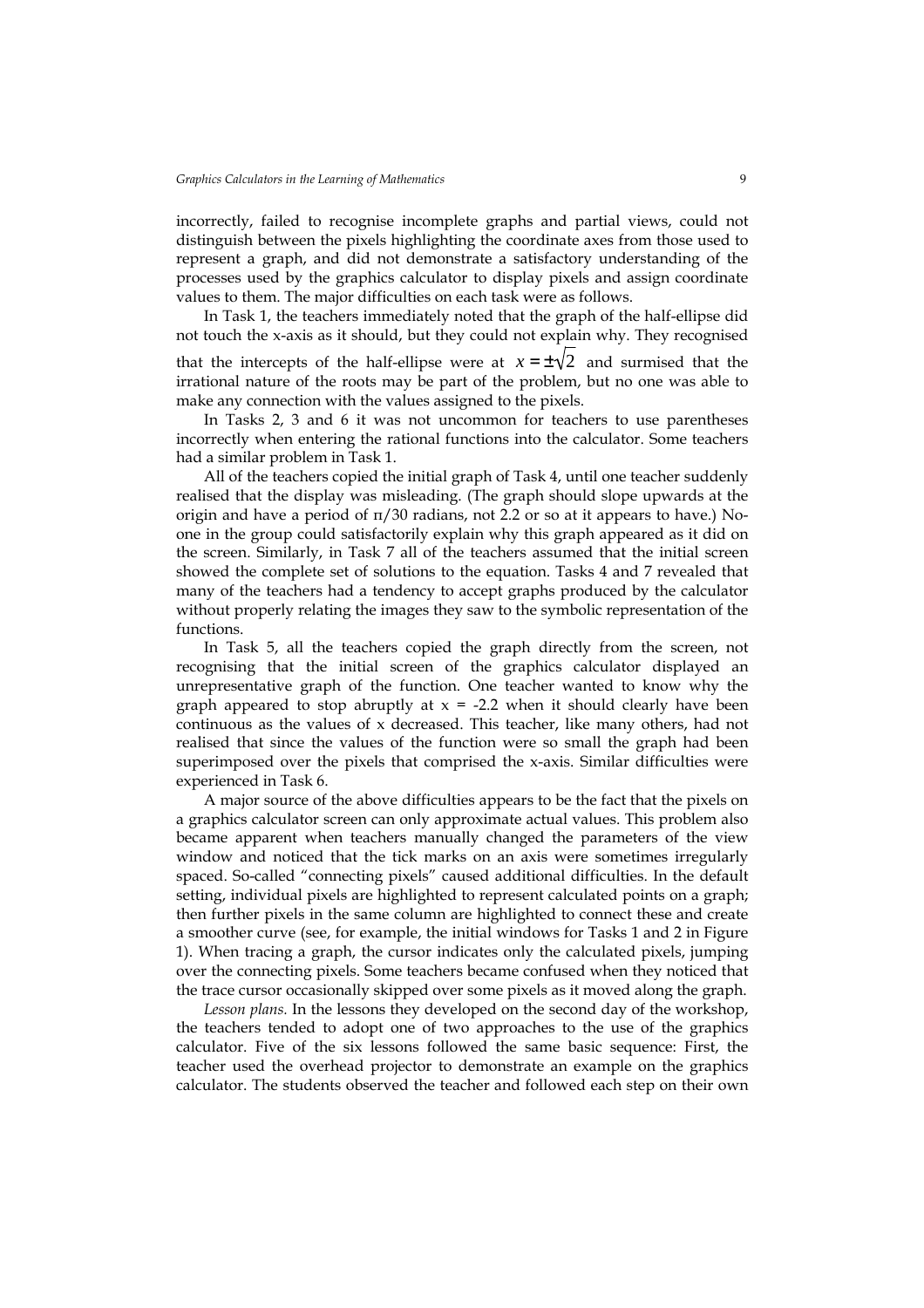graphics calculators. Second, the teacher set a series of exercises on detailed worksheets designed to give the students practice in the concept. Finally, the teacher led a class discussion on each exercise and presented solutions on the overhead projector.

One pair of teachers employed a different strategy. They designed a series of exercises that allowed students to explore a particular concept for themselves with minimal teacher input in the initial stages. They described their plan as "giving [the students] a chance to experiment with [the concept] and discover it for themselves ... There should be time for them to experiment and they can find it out." When these discovery exercises were completed, the teacher was to encourage the students to discuss their solutions so that the concepts forming the basis of the lesson could be elucidated.

Every lesson addressed at least some of the student errors and misconceptions discussed at the workshop and incorporated examples that dealt with the limitations of the technology. All teachers were careful to refer constantly to the values of the coordinates when tracing as a way of illustrating the behaviour of the function at various points on its graph. They also recognised the possible rounding of the y-coordinates and noted this in their lesson presentations. The lesson plans included graphs that appeared in an incomplete form in the initial window (such as parabolic curves where the vertex is not shown) and points of intersection that could not be seen unless one zoomed out or scrolled. The teachers made it clear during their lesson presentations that such partial views needed to be drawn to the attention of students.

One issue that did not receive much consideration in the lesson plans related to the pixel values. The teachers tended to avoid pixel difficulties by ensuring that all critical points (intercepts, vertices, and intersections) were integer or simple rational values that could easily be found without the need to consider the pixel values in any detail.

The issue of lesson preparation arose during one presentation. As one pair explained to the group:

The graphs we started with were going to be simple graphs of  $y = x^2$  and  $y = x + 2$ . Now if you actually put those on the screen you'll notice that one of the points of intersection actually doesn't exist on the screen. We didn't realise that it would do that! We possibly might choose one that was a bit better than that, but that was the one that we came up with.

The teachers had chosen functions that they assumed would work easily on the graphics calculator to achieve their objective but then discovered some unexpected consequences, as one of the intersection points did not appear in the initial window. The teachers did not wish to confront the issue of partial views so early in the lesson, but they had inadvertently done so. This incident highlighted the need for teachers to choose their examples carefully, and it led to a lively exchange among the group on the importance of thorough lesson planning. It also suggested that the teachers were starting to become aware of some new points related to the effective use of graphics calculators in the classroom.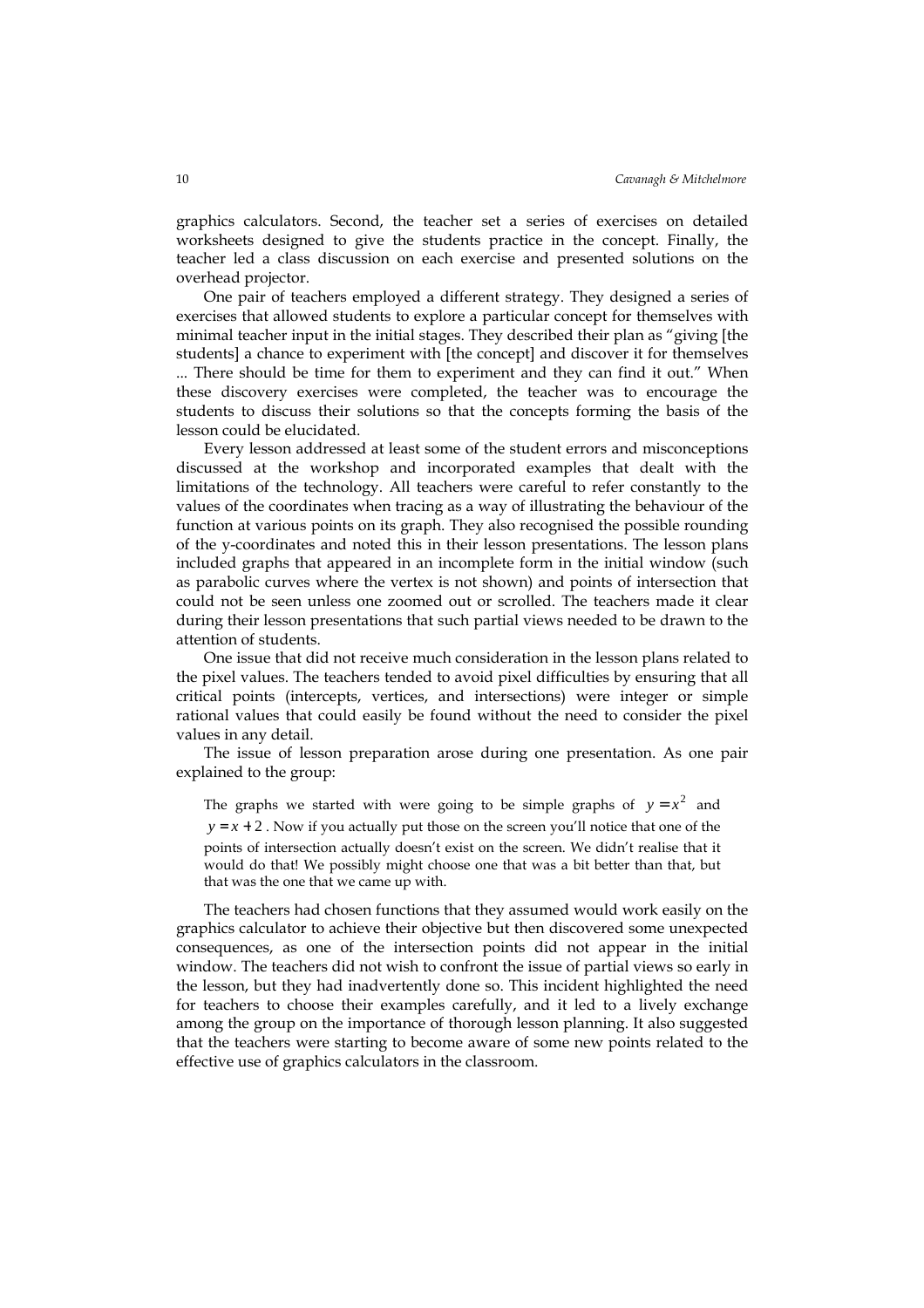#### The Graphics Calculator Lessons

Both approaches adopted by the teachers in the lesson plans they prepared during the workshop were observed in the lessons they subsequently taught. The teachers' confidence in using graphics calculators with students grew slowly as they taught "real" lessons with the graphics calculators, but most still preferred the security of detailed worksheets similar to those that they had presented at the workshop. However, there was one noticeable development in the content of these worksheets compared to those presented at the workshop: The teachers began to incorporate more open-ended tasks and to allow students to make discoveries for themselves using the graphics calculator as an investigative tool.

Three common uses of graphics calculators emerged during the lesson observations.

- A very basic application of the graphics calculator, common to a number of lessons, was the use of the technology as a simple checking device. Students would first produce a graph by plotting points and then display it on the graphics calculator to check whether they had drawn it correctly.
- The graphics calculator was also used as a fast and efficient means of generating examples. This was especially noticeable in some lessons on the basic properties of straight lines and parabolas, when teachers wanted their students to make appropriate connections between the symbolic form of a function and its graph. While teachers ensured that students had sufficient practice in drawing these graphs by hand, they also felt that students' progress could be greatly assisted by examining many examples in order that the links between the various representations of the functions might become clearer.
- A more sophisticated approach observed in some lessons was the use of the graphics calculator as a device to encourage and improve predictions about the graphs of functions without plotting. Here the teacher would encourage students to make predictions about the important graphical features of the functions that they were investigating before displaying them on the calculator screen. This approach proved extremely valuable in focusing students' attention on the symbolic representations of the functions, thereby strengthening the links between the algebraic and graphical forms and alerting students to the danger in uncritically copying the first graph that they saw on the screen.

An important aim of the lesson observations was to assess the degree to which the teachers considered the limitations of the graphics calculator, and the ways in which they did this. All of the teachers made a conscientious effort to draw their students' attention to the coordinate values when tracing, particularly the value of the y-coordinate. The teachers also encouraged students to make predictions about the kinds of coordinates they would expect to see at intercepts, for example, and to justify their solutions by explaining how the coordinates they saw on the graphics calculator screen supported these predicted values.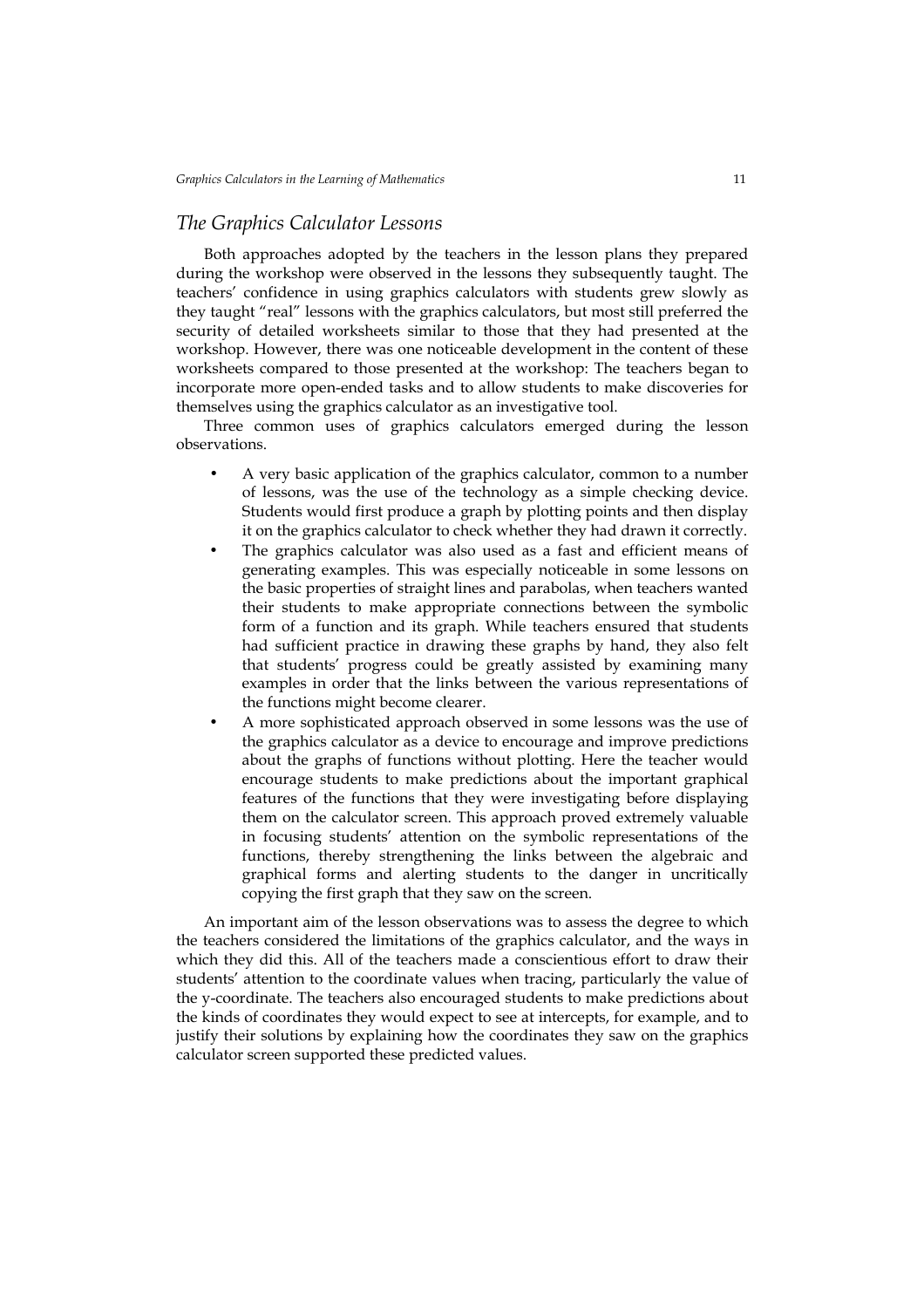Teachers also tried to make students aware of the possible rounding of the y-coordinates displayed when tracing. Most of the examples and exercises observed during the lessons were relatively simple functions that were examined in the initial window where rounding was not a common occurrence. However, when the window parameters were manually reset or modified after repeated zooming, rounding of the y-coordinates commonly occurred.

Every teacher dealt with incomplete graphs and partial views. Examples covered in the lessons included critical points such as points of intersection, vertices, and intercepts which did not appear in the initial view window, and graphs whose basic shape was not completely seen at first. However, many of the examples that the teachers chose were relatively trivial in nature, and it was quite easy for students to recognise that they only saw a partial view of the function and scroll the view window once or twice to reveal a complete graph. A more

challenging example was the graph of  $y = \frac{x+3}{4}$  $\frac{1}{x-1}$ , shown in Figure 2. Here an entire

section of the graph on one side of the asymptote does not appear on the initial screen. In cases such as this, the students were more likely to copy the initial image directly from the calculator screen. So, examples of this kind afforded teachers an excellent opportunity of bringing such partial views to the students' attention and led to profitable discussions on this important characteristic of the calculator screen. Such examples also assisted teachers in emphasising the importance of what might be termed algebraic estimation, whereby one tries to imagine the likely shape of a graph based on an inspection of its algebraic form.



*Figure 2.* The graph of  $y = \frac{x+3}{x-1}$ 3 −  $=\frac{x+}{x-}$  $y = \frac{x+3}{1}$  in the initial window.

Few teachers attempted to deal with issues concerning the values assigned to the pixels on the graphics calculator screen. But some instances did occur where questions about the values assigned to the pixels arose in spite of the best intentions of the teacher to avoid them. This situation occurred most often when the value of a critical point lay between the values assigned to the adjacent pixel columns. For example, one teacher used the overhead projector screen to display a graph of  $y = x^2$  in the initial window so that she could show her students how to locate the point where  $y = 5$ . As the teacher traced along the curve, the cursor jumped from (2.2, 4.84) to (2.3, 5.29) and some students asked her why the point at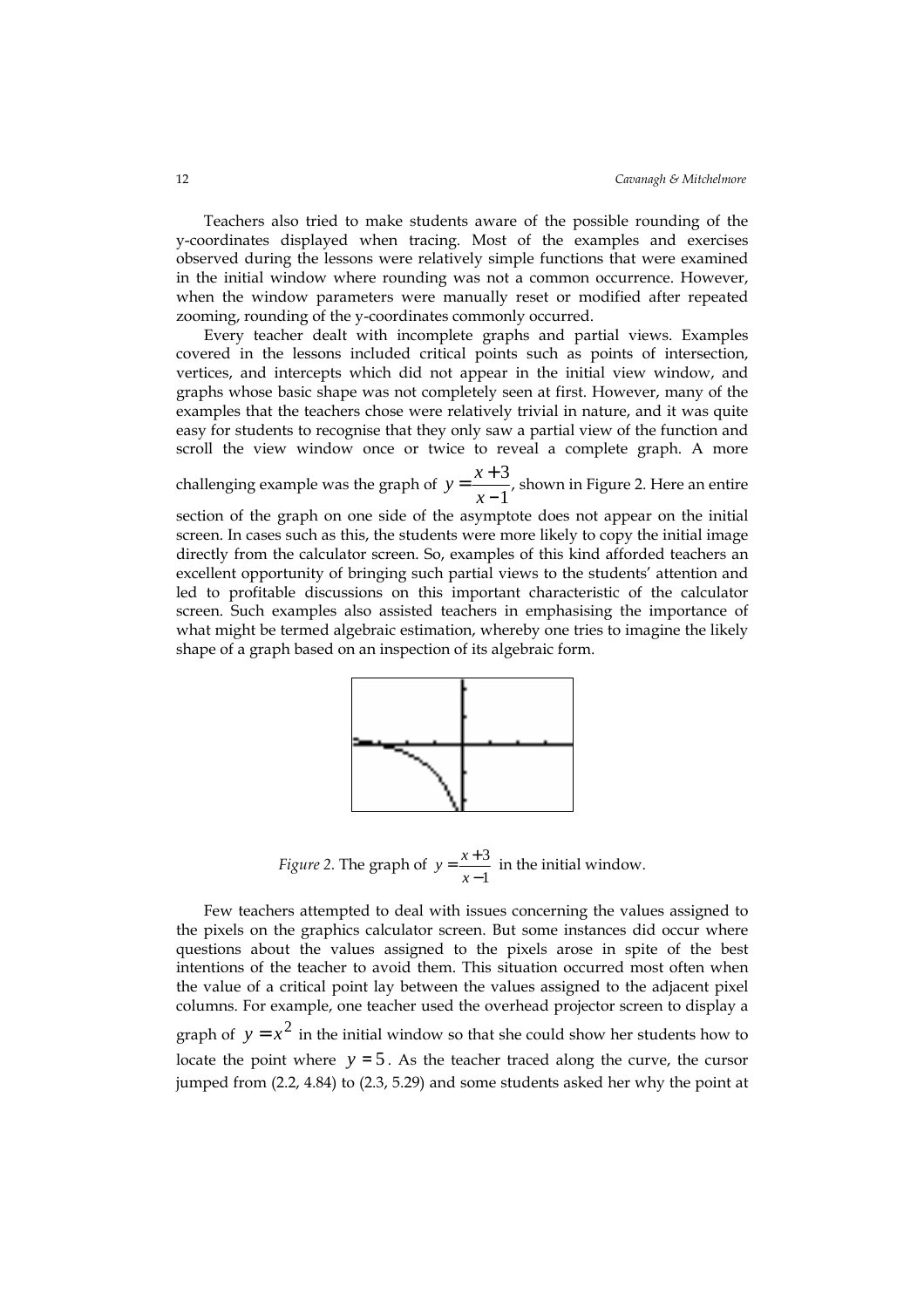$y = 5$  could not be seen. The teacher responded by saying, "At the moment, it's not giving me the exact answer and we may not even get an exact answer, but perhaps if we zoom in we might be able to get a value for it". She then zoomed in and re-traced the curve but could not display the point. In the interview immediately following the lesson, the teacher recognised that the solution to

 $x^2 = 5$  was irrational, but she had difficulty seeing that such values could not be displayed exactly on the graphics calculator. The teacher's suggestion to her class that they might eventually be able to display the point by zooming is a commonly held misconception, indicating lack of understanding of both the zoom operation and the process used to assign pixel values.

All teachers placed a great deal of importance on using equally scaled axes and regarded them as the most appropriate environment in which to view and explore a graph. They rarely used unequal scales in their lessons, preferring instead to operate almost exclusively within the initial window. Even when it was necessary to change windows, the teachers always did so using either the zoom-in function or scrolling (operations which maintain the equal scaling). The teachers were aware of the zoom box operator and the possibility of setting the window parameters by hand, but they never used it. Moreover, when the students themselves occasionally accessed the zoom box facility and inevitably produced graphs where the axes were not equally scaled, the teachers would generally direct them to return to the initial window and repeat the zoom without using the box option.

The teachers rarely used questions taken from textbooks, preferring instead to choose examples of their own. One teacher stressed this point in a discussion after her lesson:

I usually use the textbook a lot more, but I wanted to choose the examples myself. I wanted graphs that showed up some of the limits of the calculator more ... I think [the students] need to see that the calculator isn't perfect, that it can't always give them the full picture straight away. Now that I know what some of the limitations are myself, and I know why they happen, I'm more confident to show them.

#### Student Performance

Like their counterparts in our earlier study (Mitchelmore & Cavanagh, 2000), the students in this study had studied graphs of straight lines and parabolas. They were also familiar with the quadratic formula, and had used it to solve quadratic equations and locate the vertex and x-intercepts of a parabolic graph. However, the students in the present study had less experience with graphics calculators, having only begun using the Casio  $fx-7400G$  at the beginning of that term. Typically, they had worked with graphics calculators for approximately 4 lessons over a period of 2 to 3 weeks prior to their first interview. Nevertheless, there were many similarities between the responses of the students in the two studies. In both cases, students showed a strong preference for equal scales and experienced difficulties whenever they were asked to interpret graphs with unequally scaled axes. Also, use of the graphics calculator revealed a fundamental lack of understanding of rationality on the part of the majority of students. For example, very few students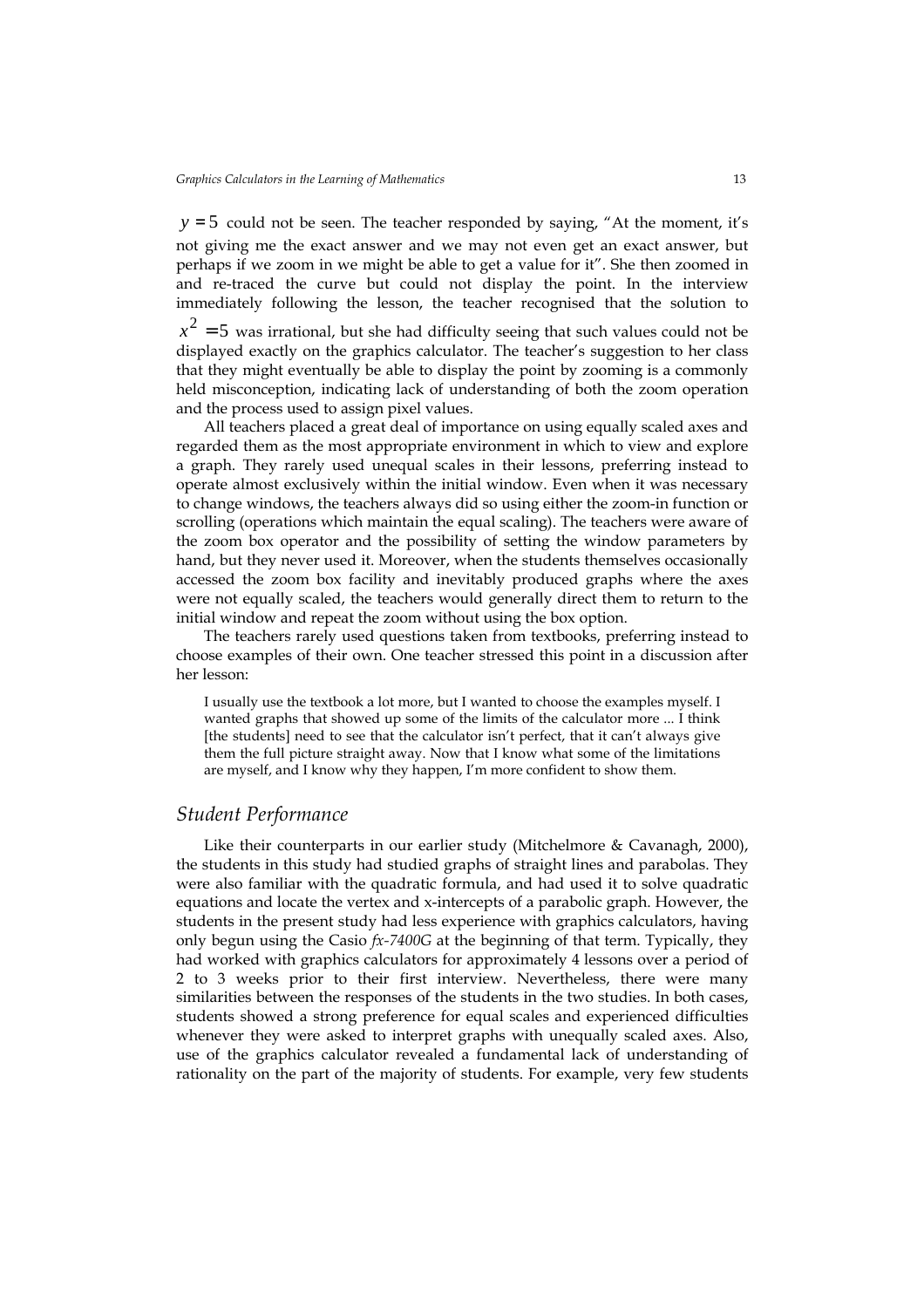were able to identify whether a critical point on a graph did or did not have a rational x-coordinate.

All teachers used the zoom facility of the calculator in their lessons, but few discussed precisely how zooming affects the window display. It is not surprising, therefore, that few students could explain the calculator's zoom operation and its impact on a graph. All students spoke of zooming-in as one might describe the use of a magnifying glass, whereby hitherto unseen details of an object are gradually revealed. They were unable to link the operation of zooming with any change in the scale of the graphs displayed in subsequent viewing windows. Only 13% (2 out of 15) students in the present study could describe how the increment between adjacent columns was calculated or demonstrate any understanding of how the value of the increment was affected by zooming. This figure is not very different from the low 8% (2 out of 25) found in the earlier study (Mitchelmore & Cavanagh, 2000).

However, one teacher who did refer to the underlying processes of the zoom function of the graphics calculator during his lessons was quite successful in conveying this aspect of the calculator's operation to his students. The students who were interviewed from this class showed a considerably better understanding of what the calculator was doing when they zoomed in and were able both to anticipate and explain the effects of zooming. For instance, they all correctly predicted that a horizontal line of pixels near the vertex of a parabola would become longer after each zoom operation. They were also able to explain how the scales on the axes changed by referring to the reduction in the increment between adjacent columns of pixels.

There were some more widespread and substantial improvements made by the students in the present study. So whereas only 28% of students in the previous study (Mitchelmore & Cavanagh, 2000) recognised a partial view of a parabola in the initial window, 67% of students in the present study readily zoomed out to obtain a representative graph of this quadratic function. As one student remarked:

I'm only seeing part of the graph because the screen is very limited and, as we did in class, you have to move around until you get it. It depends on what you're kind of looking for. You could be looking for where its intercepts are, or you could be looking for what's the minimum point, or maybe all you want to see is the shape of it.

The reference to work she had previously done in class confirms that the students' learning was directly related to her teacher's practice in drawing students' attention to the possibility of being misled by the appearance of the graph in the initial window.

Students in the present study made significantly fewer errors related to misinterpreting or disregarding the y-coordinate. For instance, 36% of students in the earlier study incorrectly claimed that they had located the x-intercept of a parabola when they positioned the cursor on the x-axis, even though the ycoordinate was displayed as -0.006. Only 20% of the students in the present study made this error. The improvement can be reliably attributed to the fact that the teachers regularly asked students to interpret the displayed coordinates of critical points on a graph.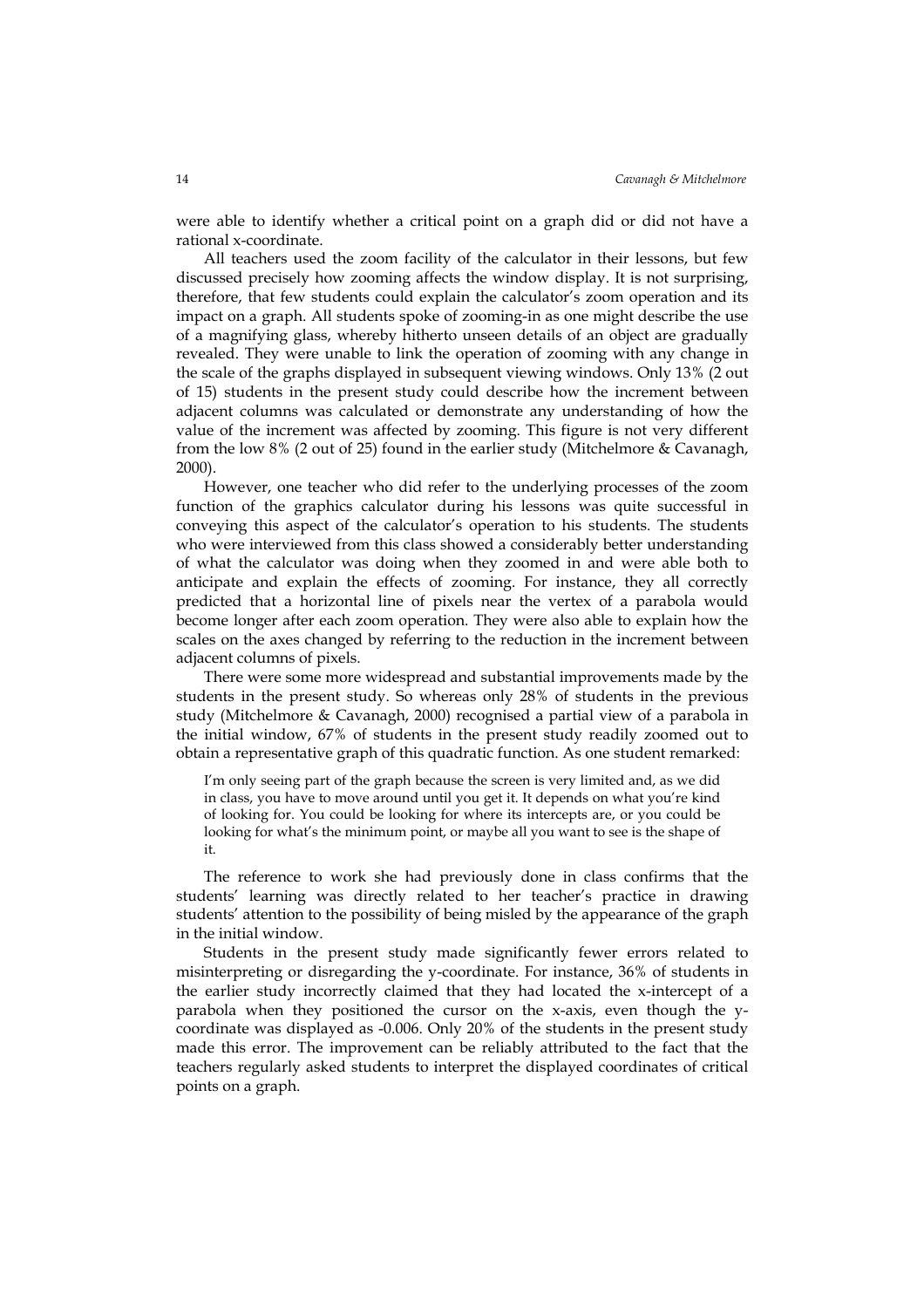Students in the present study were also more adept at recognising that the y-coordinates were calculated values. Their comments showed that they understood how these values were obtained by substituting the corresponding xcoordinates into the algebraic form of the function. The students also explained that these calculated y-values were often rounded because the Casio  $fx-7400G$  only displayed a relatively small number of significant figures on its graphing screen. Teachers regularly drew attention to these two important characteristics of the ycoordinates, and this practice assisted many students to interpret the numerical information supplied by the calculator correctly.

#### Discussion

Even though the evaluation of the professional development workshop was limited in size and scope, nonetheless certain results are clear. After learning about misconceptions that can arise when using graphics calculators, the teachers did emphasise the limitations of the technology in their lessons and led students to directly confront apparent inconsistencies. As a result, the students in the present study quickly became competent at using the output of the calculator to solve mathematical tasks, their performance comparing favourably with that of an earlier sample whose teachers had not learned about student misconceptions (Mitchelmore & Cavanagh, 2000). The results of the present study thus provide clear evidence to support the view that informing teachers about likely student misconceptions can greatly assist them in lesson preparation and classroom instruction and may lead to significant gains in their students' ability to use the technology effectively.

The results of the present study also support the findings of Steele (1994) that teachers must do more than simply show students examples of misleading graphs on the graphics calculator. It is also necessary to reinforce the links among the different representations of the function (Dugdale, 1993; Leinhardt, Zaslavsky, & Stein, 1990; Moschkovich, Schoenfeld & Arcavi, 1993) and continually draw students' attention to any discrepancies between the kind of graph they expect to see and the image that the graphics calculator produces.

The traditional model of teacher professional development in the use of graphics calculators, so roundly criticised by Waits and Demana (2000), is ineffective because it focuses almost exclusively on the basic operation of the machine. The calculator examples teachers see in such training sessions often avoid many of the issues raised in this study (partial views, unfriendly window settings, pixel-related problems, and so on). As a result, we believe that teachers are not supplied with all the knowledge and skills they need to make the best use of graphics calculators in the classroom. Moreover, if teachers move beyond the worksheet examples they have been given and attempt to display graphs of other functions, they will encounter situations they will be unable to explain and become instantly discouraged from using graphics calculators more widely.

Even if the training program used in this study was effective, there is still room for improvement. It is clear that teachers need more explicit instruction on the processes the calculator uses to highlight pixels, represent them by coordinate values, and display graphs (Dowsey & Tynan, 1998; Goldenberg, 1988). Armed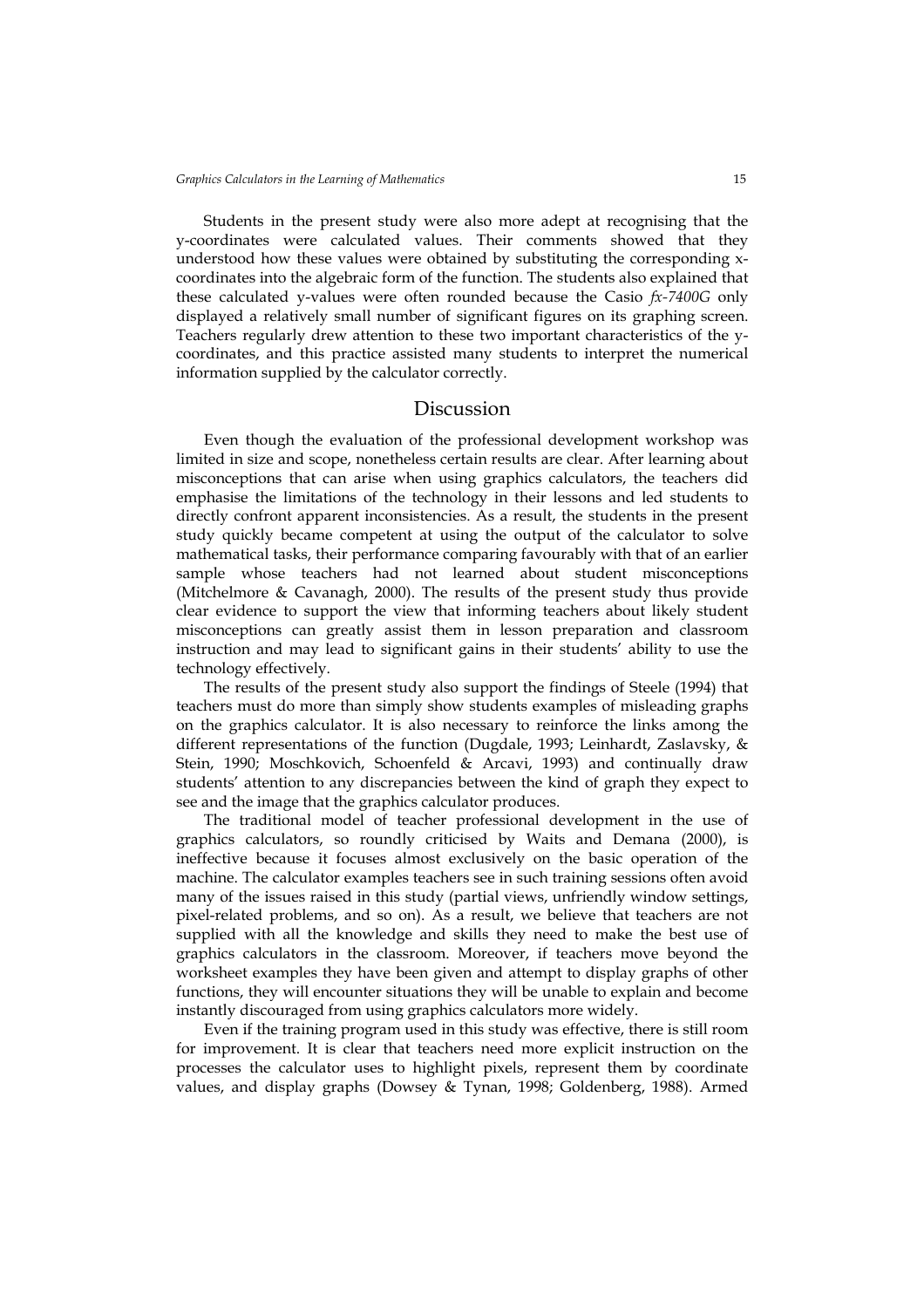with this knowledge, teachers would have a more complete understanding of how the graphics calculator operates and be able to confront unexpected graphical displays more effectively in the classroom.

One almost accidental beneficial feature of the training program was the presence of more than one teacher from each school. The teachers generally felt more comfortable attending the workshop with a colleague and appreciated the fact that when they returned to their schools there would be another person on the staff with whom they could consult if problems arose. Some teachers also took the opportunity to begin using the graphics calculators by team teaching and reported that this made it easier for them to take the first steps in using the calculators with students.

As our study has made clear, teachers' confidence in their own understanding of the calculator's operation is crucial in determining how effectively they will use the technology in the classroom. Teachers who felt unconfident tended to design lessons that were tightly structured and securely teacher-centred. But confidence only builds slowly, and considerable experience using graphics calculators in the classroom is needed before teachers can become sufficiently confident for lasting change to occur. Future professional development programs will thus need to ensure that more on-going support for teachers is provided, not only when teachers first begin to initiate changes, but over the medium to long term as well. One way of doing this would be to spread out the professional development program over a longer period (e.g., with teachers meeting for two or three hours each fortnight over a school term). In this way, each session could be more narrowly focussed, so that teachers are not overwhelmed with too much detail all at once, and teachers would have a chance to experiment a little at a time in the classroom, gaining feedback from the instructor and their peers at regular intervals. Similar conclusions apply to preservice teacher education.

An important issue that arose in this study is when to avoid technical limitations and when to confront them more directly. This aspect of instruction was not adequately addressed during the workshop and the teachers needed more guidance and support in this regard. Care certainly needs to be taken in the selection of teaching examples, and there is a strong case for structuring exercises so that difficulties are minimised in the early stages. However, unless more conceptually demanding examples that push the machine's technical limits are eventually included, students will probably not make sufficient progress in their understanding. The evidence of this study is that, when teachers force students to confront possible misconceptions, not only is students' understanding of the technology strengthened (Dick, 1992; Kissane & Kemp, 1999) but they also learn more mathematics.

#### Acknowledgement

The study reported in this paper formed part of doctoral research (Cavanagh, 2001) conducted by the first author under the supervision of the second. The research was supported by a Strategic Partnerships with Industry—Research and Training grant from the Australian Research Council. The industry partner was Shriro Australia Pty. Ltd. (distributors of Casio calculators).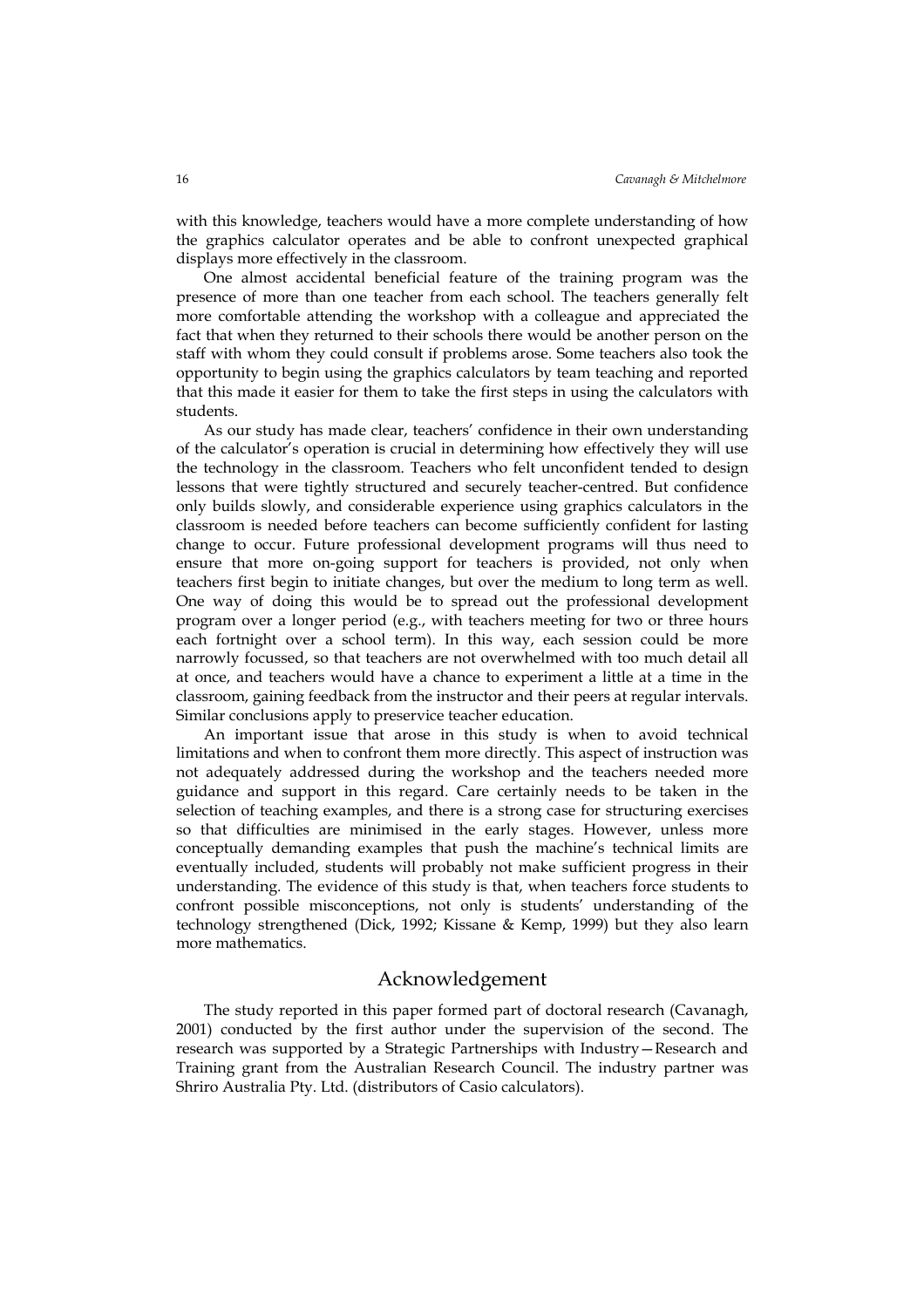#### References

- Army, P. D. (1992). The concept of function: Misconceptions and remediation at the collegiate level. (Doctoral dissertation, Illinois State University, 1991). Dissertation Abstracts International, 52/08, 2850.
- Carpenter, T. P., & Fennema, E. (1992). Cognitively guided instruction: Building on the knowledge of students and teachers. International Journal of Education Research, 17, 456- 470.
- Cavanagh, M. (2001). Using a graphics calculator to teach mathematics: Studies of student and teacher learning. Unpublished doctoral thesis, Macquarie University, Australia.
- Curriculum Council (1998). Calculus Tertiary Entrance Examination. Perth, Australia: Curriculum Council.
- Day, R. (1993). Solution revolution. Mathematics Teacher, 86(1), 15-21.
- Dick, T. (1992). Super calculators: Implications for the calculus curriculum, instruction, and assessment. In J. T. Fey & C. R. Hirsch (Eds.), Calculators in mathematics education: 1992 yearbook (pp. 145-157). Reston, VA: National Council of Teachers of Mathematics.
- Doerr, H., & Zangor, R. (1999). Creating a tool: An analysis of the role of the graphing calculator in a pre-calculus classroom. In O. Zaslavsky (Ed.), Proceedings of the 23rd conference of the International Group for the Psychology of Mathematics Education (Vol. 2, pp. 265-272). Haifa, Israel: Program Committee.
- Dowsey, J., & Tynan, D. (1998). Making the most of the magic number. The Australian Mathematics Teacher, 53(2), 42-46.
- Drijvers, P. (2000). Students encountering obstacles using a CAS. International Journal of Computers for Mathematical Learning, 5(3), 189-209.
- Dugdale, S. (1993). Functions and graphs perspectives on student thinking. In T. A. Romberg, E. Fennema & T. P. Carpenter (Eds.), Integrating research on the graphical representation of functions (pp.101-130). Hillsdale, NJ: Lawrence Erlbaum Associates.
- Goos, M., Galbraith, P., Renshaw, P., & Geiger, V. (2000). Reshaping teacher and student roles in technology-enriched classrooms. Mathematics Education Research Journal, 12(3), 303-320.
- Goldenberg, E. P. (1988). Mathematics, metaphors, and human factors: Mathematical, technical and pedagogical challenges in the educational use of graphical representation of functions. Journal of Mathematical Behavior, 7(2), 135-173.
- Jost, K. L. (1992). The implementation of technology in the calculus classroom: An examination of teacher beliefs, practice and curriculum change (Doctoral dissertation, Syracuse University, 1992). Dissertation Abstracts International, 53/06, 1876.
- Kissane, B., & Kemp, M. (1999). Graphics calculators and lower secondary mathematics. The Australian Mathematics Teacher, 55(4), 4-10.
- Leinhardt, G., Zaslavsky, O., & Stein, M. K. (1990). Functions, graphs, and graphing: Tasks, learning, and teaching. Review of Educational Research, 60(1), 1-64.
- Mitchelmore, M., & Cavanagh, M. (2000). Students' difficulties in operating a graphics calculator. Mathematics Education Research Journal, 12(3), 254-268.
- Moschkovich, J., Schoenfeld, A. H., & Arcavi, A. (1993). Aspects of understanding: On multiple perspectives and representations of linear relations and connections among them. In T. A. Romberg, E. Fennema & T. P. Carpenter (Eds.), Integrating research on the graphical representation of functions (pp. 69-100). Hillsdale, NJ: Lawrence Erlbaum Associates.
- Mueller, U., & Forster, P. (1999). Graphics calculators in the public examination of calculus: Misuses and misconceptions. In J. M. Truran & K. M. Truran (Eds.), Making the difference (Proceedings of the 22nd annual conference of the Mathematics Education Research Group of Australasia, pp. 396-403). Adelaide: MERGA.